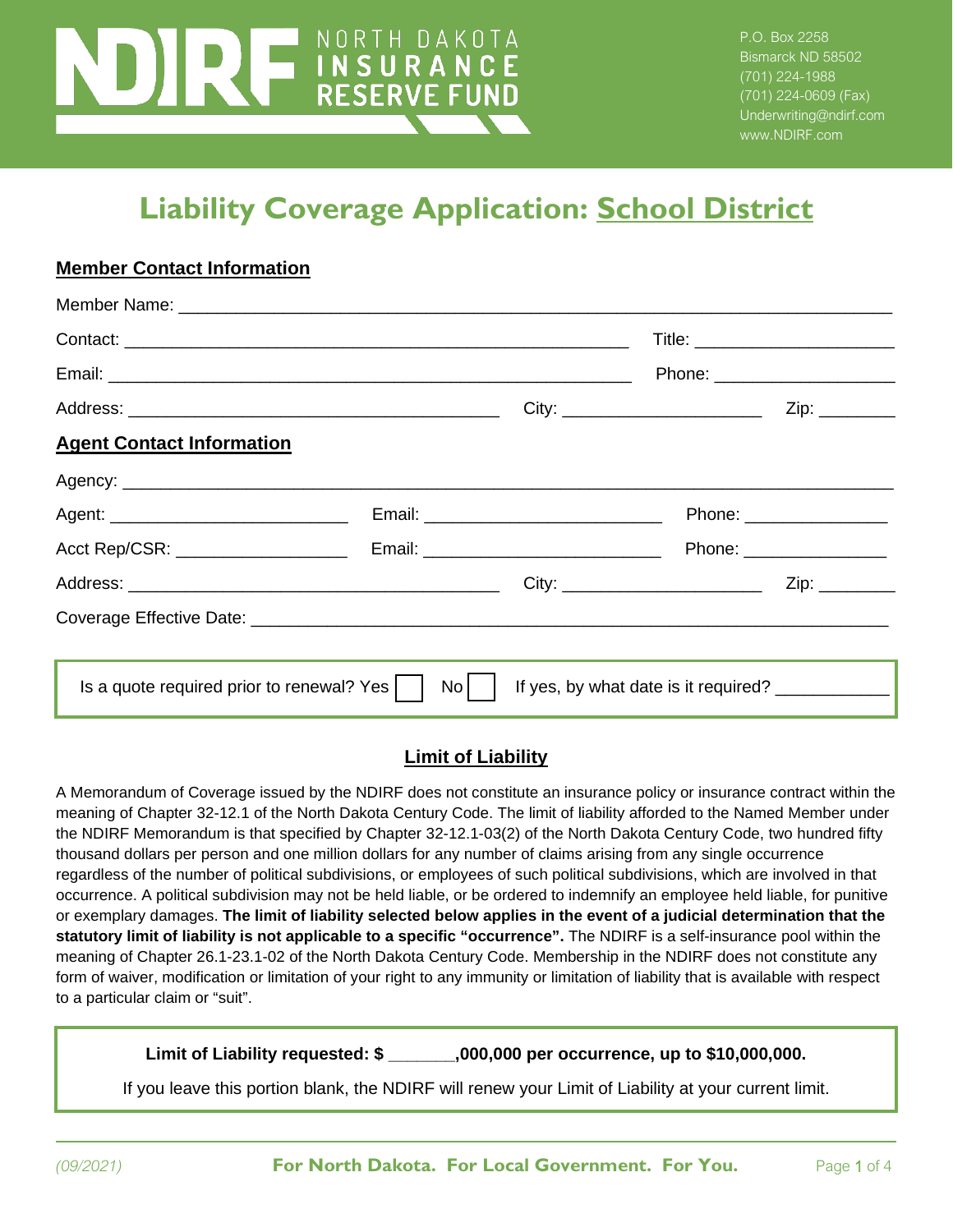#### **Premises and Operations**

 $\overline{a}$ 

|    | <b>Instructions:</b> Complete only those items that apply to your entity or Additional Covered Parties.     |  |  |  |  |  |
|----|-------------------------------------------------------------------------------------------------------------|--|--|--|--|--|
|    | 1. Is Violent Event Coverage requested? Yes   No                                                            |  |  |  |  |  |
|    | Coverage forms are available on our website for further explanation at                                      |  |  |  |  |  |
|    | www.ndirf.com>Member Services>Coverage Forms>General Liability>Violent Event Coverage.                      |  |  |  |  |  |
| 2. | Student enrollment (K-12), including Head Start: ___________                                                |  |  |  |  |  |
| 3. | Carpentry – Gross receipts: \$                                                                              |  |  |  |  |  |
|    | Include gross receipts less the cost of subcontractors. Cost of materials should not be subtracted from the |  |  |  |  |  |
|    | gross receipts.                                                                                             |  |  |  |  |  |
| 4. | Do you own or operate parks and playgrounds? Yes  <br>No <sub>1</sub>                                       |  |  |  |  |  |
| 5. | Number of indoor: _____________ Waterslide: _________<br>Swimming pools – Number of outdoor: ________       |  |  |  |  |  |
|    | What is the height of the waterslide? _____________ Attach photo of waterslide.                             |  |  |  |  |  |
| 6. | Provide square footage and total gross receipts of:                                                         |  |  |  |  |  |
|    | Exhibition buildings: ______________ Auditoriums: _____________ Arenas: ____________ Civic: _________       |  |  |  |  |  |
|    |                                                                                                             |  |  |  |  |  |
|    | 7. Exercise/fitness/health center – Square footage: Changer Cross receipts: \$                              |  |  |  |  |  |
|    | Is public use allowed? Yes     No                                                                           |  |  |  |  |  |
|    |                                                                                                             |  |  |  |  |  |
|    | 9. Offices – Square footage: ___________                                                                    |  |  |  |  |  |
|    | 10. Does the school own or operate a daycare? Yes    <br>No<br>Maximum number allowed: __________           |  |  |  |  |  |
|    | 11. Stadium and/or grandstand - Admissions: \$<br>Total seating: ____________                               |  |  |  |  |  |
|    | 12. Inflatable games - Total number: __________                                                             |  |  |  |  |  |
|    |                                                                                                             |  |  |  |  |  |
|    | 13. Is Unmanned Aircraft Systems (UAS)/drone coverage requested? Yes<br>No <sub>1</sub>                     |  |  |  |  |  |
|    | If yes, please complete the UAS/Drone Questionnaire at www.ndirf.com>Member Services>Applications.          |  |  |  |  |  |
|    | 14. Boats/kayaks/paddle boards - Total number of each: __________                                           |  |  |  |  |  |
|    |                                                                                                             |  |  |  |  |  |
|    |                                                                                                             |  |  |  |  |  |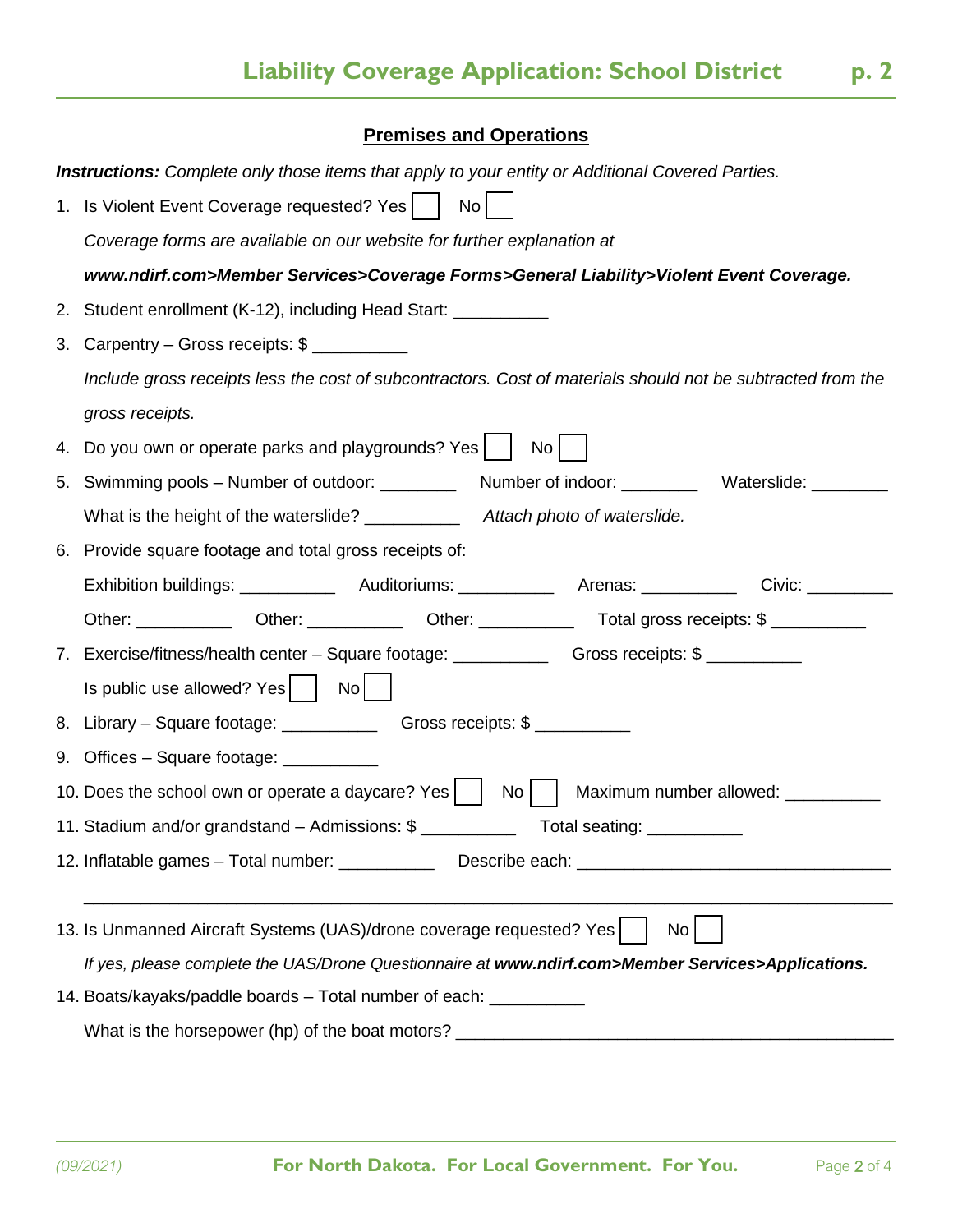### **Liability Coverage Application: School District p. 3**

| 15. Are alcoholic beverages sold by the Member and/or any of the Additional Covered Parties? Yes            |    |                 | No |
|-------------------------------------------------------------------------------------------------------------|----|-----------------|----|
| Gross receipts: \$                                                                                          |    |                 |    |
| 16. Auto and/or bus garage - Square footage: __________                                                     |    |                 |    |
| 17. Number of owned, managed, or leased dwellings: 1-family: ______ 2-family: _____ 3-family: _____         |    |                 |    |
| 4-family: _______ Total square footage of apartments: ___________                                           |    |                 |    |
| 18. If no auto policy, hired and nonowned auto - Cost of hire: \$ ____________ Number of employees: _______ |    |                 |    |
|                                                                                                             |    |                 |    |
| 20. Additional Covered Parties - Entities to be covered.                                                    |    |                 |    |
|                                                                                                             |    |                 |    |
|                                                                                                             |    |                 |    |
|                                                                                                             |    |                 |    |
|                                                                                                             |    |                 |    |
| 21. List and explain events and fundraisers below and include gross receipts for each.                      |    |                 |    |
|                                                                                                             |    |                 |    |
|                                                                                                             |    |                 |    |
|                                                                                                             |    |                 |    |
|                                                                                                             |    |                 |    |
| 22. Does the school district receive proof of liability for events put on by Other(s)? Yes                  |    | No <sub>1</sub> |    |
|                                                                                                             |    |                 |    |
|                                                                                                             |    |                 |    |
|                                                                                                             |    |                 |    |
|                                                                                                             |    |                 |    |
|                                                                                                             |    |                 |    |
| 24. Is any towing performed by a Named Member or Covered Party? Yes                                         | No |                 |    |

**Application continues on p. 4 with Governance Liability and Professional Liability.**